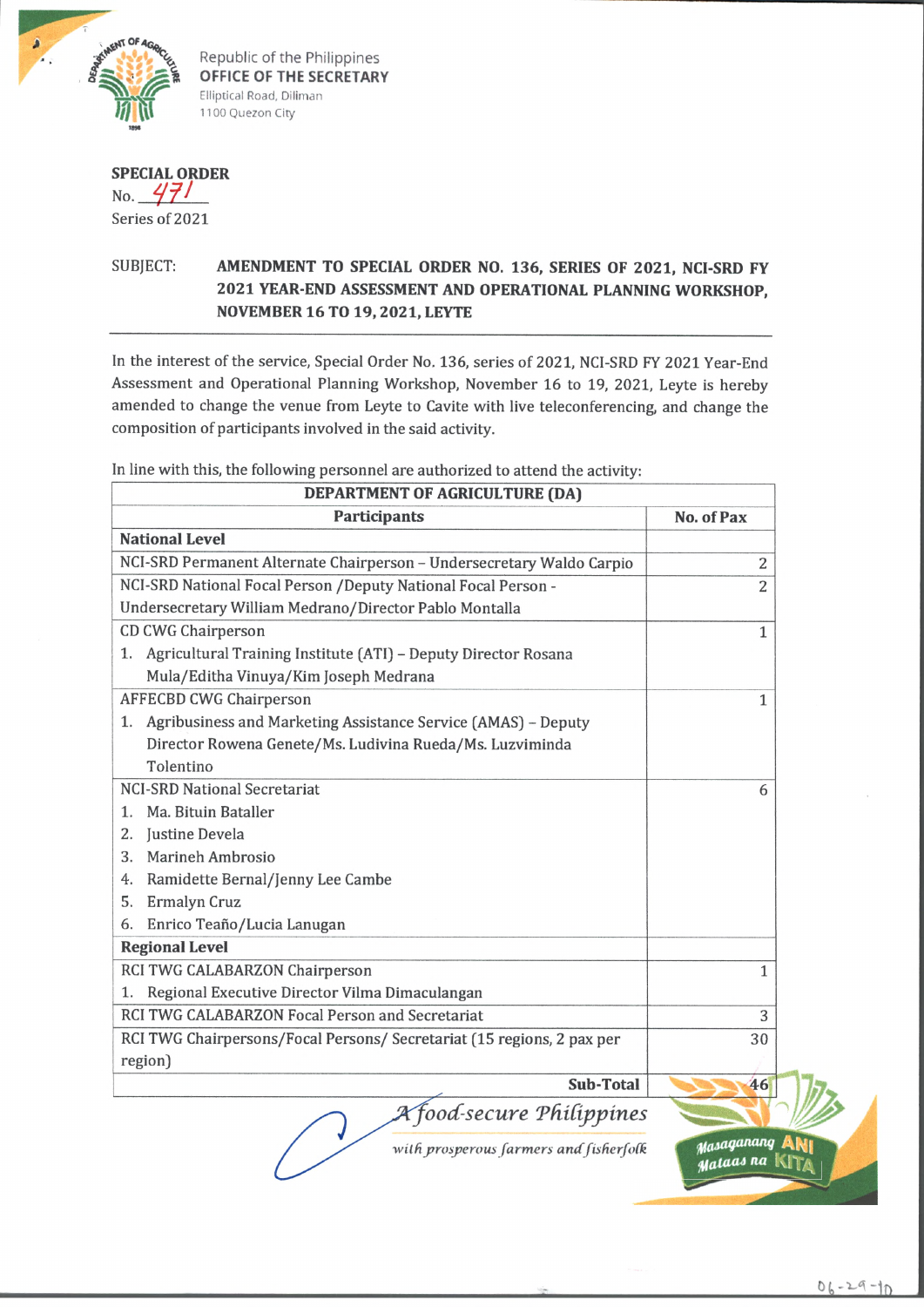| DEPARTMENT OF AGRARIAN REFORM (DAR)                                |            |
|--------------------------------------------------------------------|------------|
| <b>Participants</b>                                                | No. of Pax |
| <b>National Level</b>                                              |            |
| NSC Permanent Alternate Member - Undersecretary Ranibai Dilangalen |            |
| <b>KM CWG Chairperson</b>                                          |            |
| 1. Public Assistance and Media Relations Service (PAMRS)           |            |
| <b>Regional Level</b>                                              |            |
| RCI TWG Members/ Secretariat (15 regions, 1 pax per region)        | 15         |
| <b>Sub-Total</b>                                                   |            |

 $\frac{d}{d\varphi} = \frac{1}{\varphi}$ 

| <b>DEPARTMENT OF ENVIRONMENT AND NATURAL RESOURCES (DENR)</b> |            |
|---------------------------------------------------------------|------------|
| <b>Participants</b>                                           | No. of Pax |
| <b>National Level</b>                                         |            |
| NSC Permanent Alternate Member - Undersecretary Jonas Leones  | っ          |
| PA CWG Chairperson                                            |            |
| Policy and Planning Service (PPS) - Director Melinda          |            |
| Capistrano/Mr. Venerando Garcia/Ms. Marlyn Arzaga/Ms.         |            |
| <b>Febrielyn Tumines</b>                                      |            |
| <b>Regional Level</b>                                         |            |
| RCI TWG Members/ Secretariat (15 regions, 1 pax per region)   | 15         |
| <b>Sub-Total</b>                                              | 18         |

| DEPARTMENT OF THE INTERIOR AND LOCAL GOVERNMENT (DILG)            |            |
|-------------------------------------------------------------------|------------|
| <b>Participants</b>                                               | No. of Pax |
| <b>National Level</b>                                             |            |
| NSC Permanent Alternate Member - Undersecretary Marlo Iringan     | 2          |
| <b>CWG Members</b>                                                | 1          |
| 1. Bureau of Local Government and Development (BLGD) – Director   |            |
| Ana Liza Bonagua/Ms. Virgina Clavel/Ms. Belinda Castro/Ms. Lucita |            |
| de la Peña                                                        |            |
| <b>Regional Level</b>                                             |            |
| RCI TWG Members/ Secretariat (15 regions, 1 pax per region)       | 15         |
| <b>Sub-Total</b>                                                  | 18         |
|                                                                   |            |
| <b>GRAND TOTAL</b>                                                | 100        |

A maximum of forty (40) participants, subject to the existing minimum health protocols of the Inter-Agency Task Force shall be allowed to attend the activity physically. All other participants are expected to attend virtually.